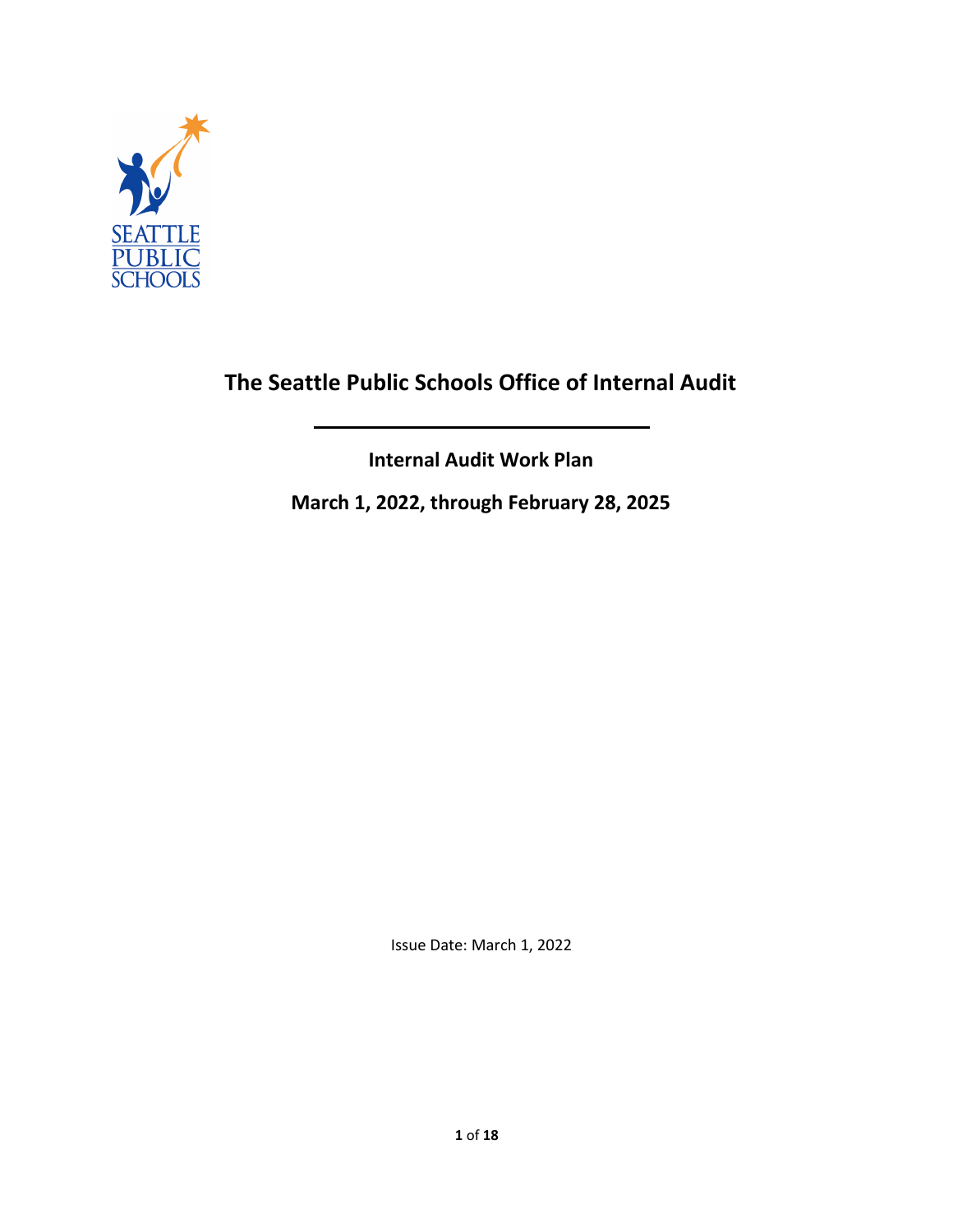#### **Introduction**

In accordance with Board Policy 6550 and Board Procedure 6550BP – Internal Audit, the role of the Office of Internal Audit (Internal Audit) is to provide, "independent and objective assurance and consulting services designed to add value and improve the District's operations." Every three years, Internal Audit shall require an enterprise risk assessment be conducted. In accordance with Board Policy 6500, the enterprise risk assessment should identify, assess, prioritize, and respond to opportunities and threats that affect the achievement of Seattle Public Schools ("District") objectives. Using the completed risk assessment and input from District management, stakeholders, and the Board, Internal Audit shall develop a risk-based audit work plan identifying areas or departments for review. The District contracted with Crowe, LLP to help facilitate the 2021 enterprise risk assessment and development of the 2022 through 2025 Internal Audit Work Plan (the Plan).

Proposed projects in the Plan may include, but are not limited to, internal control reviews, capital program reviews, operational assessments, performance audits, or other advisory functions for any District function. Within the Plan, Internal Audit resources will be reserved for special audit requests to address pressing District needs. The Plan, as well as any revisions to the Plan, shall be reviewed and approved by the Audit and Finance Committee.

Internal Audit evaluates the timing implications of each area being considered for an audit. If an area is being audited or investigated, or if it is in the process of implementing significant changes to its operations, either in response to prior concerns or as part of an internal restructuring, we will adjust the timing of that area to ensure a more effective audit and to help provide greater value through meaningful recommendations. The Plan is also designed to be agile. For example, if the occurrence of a major event impacted District objectives, the Plan may need to be adjusted to provide a more immediate assessment in the affected area (e.g., cybersecurity breaches, allegations of fraud or theft, and natural disaster or pandemic-related outages).

On occasion, unforeseen circumstancesmay also preventthe completion of an audit. An area under audit may experience significant turnover or operational changes that make an internal audit unrealistic at that time. The State Auditor's Office or other external entity may choose to audit an area before we complete our audit. It is also possible that an audit area may be under investigation by another regulatory entity. To avoid a duplication of effort, the selected area will be replaced by another audit priority.

As the year progresses, new risks or priorities may be identified. Internal Audit will work collaboratively with the Board, superintendent, and senior management team to continually identify ways to add value and improve District operations by providing insight and objective assurance related to the District's internal controls, processes, organizational goals, and strategic objectives. As a result, changes to the Plan may be recommended, which can be approved by the Audit & Finance Committee at any time, if necessary.

A risk register (i.e., an inventory of risks to the District) has been developed to inform the enterprise risk assessment and the audit universe. While we used a risk-based approach for the Plan, the audit universe is also maintained to represent the potential range of all audit activities and has been continually developed over the years. As certain areas become obsolete, they are removed from the audit universe. Any newareasidentified during the year (such as those identified through the enterprise risk assessment) are added to the audit universe and evaluated with the same risk factors as all other audit areas.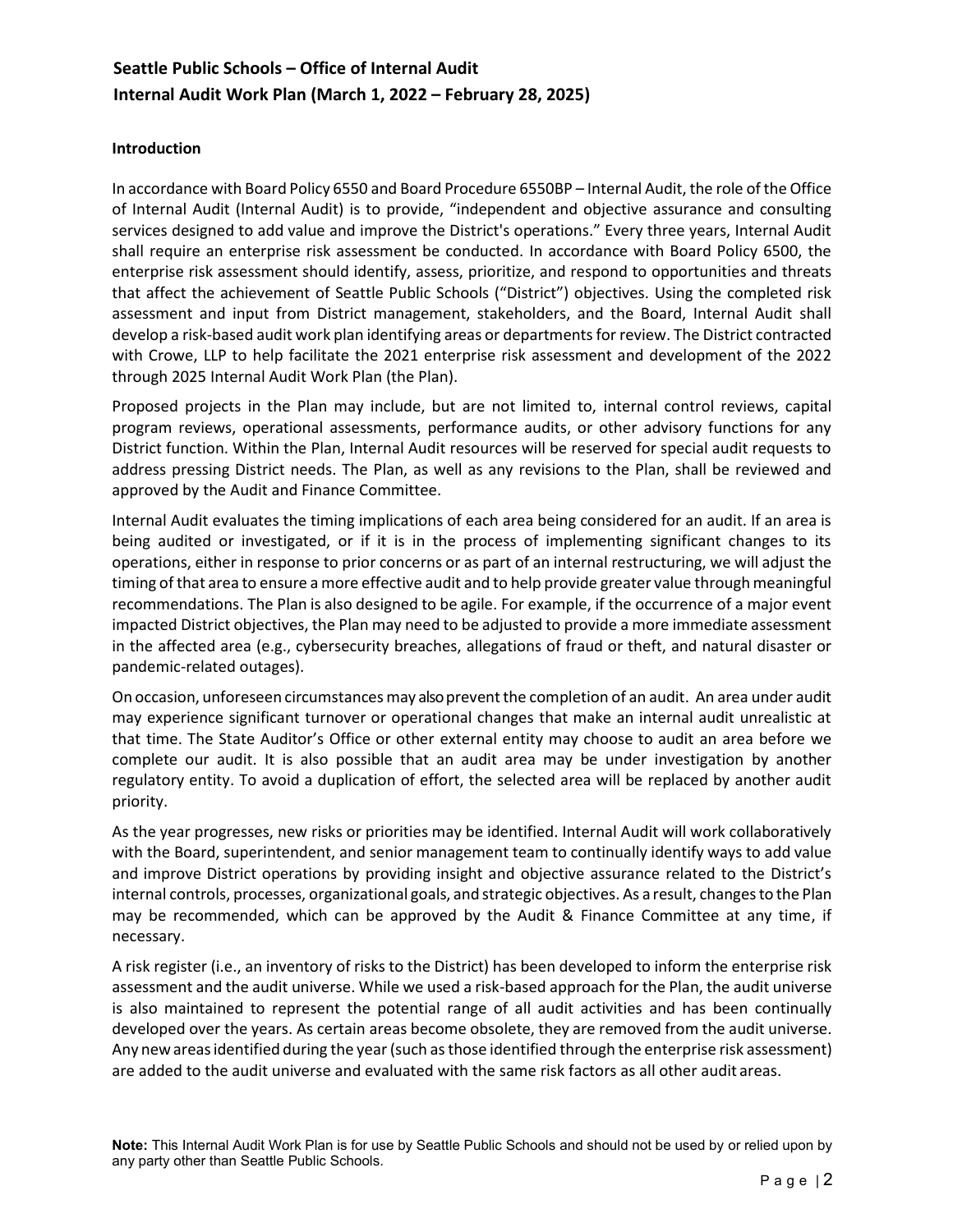There were 12 significant risks identified in the enterprise risk assessment which presented the greatest perceived risks to the District's strategic, compliance, reporting, and operating objectives. We considered these risks in preparation of the Plan. Many of these risks are common among school districts across the country and are not unique to the District. Management's top risks have been included in order of risk rating, according to impact and likelihood of occurrence, in the table below.

### **Top Enterprise Risks**

| #              | <b>Title</b>                                 | <b>Summary of Risk Area</b>                                                                                                                                                                                                                                                                                                                                                                                                                                     |
|----------------|----------------------------------------------|-----------------------------------------------------------------------------------------------------------------------------------------------------------------------------------------------------------------------------------------------------------------------------------------------------------------------------------------------------------------------------------------------------------------------------------------------------------------|
| 1              | <b>Structural Deficit</b>                    | If the District does not establish a sustainable funding mechanism<br>to address its structural deficit, then financial instability may<br>adversely impact its ability to maintain current services or fund<br>strategic initiatives.                                                                                                                                                                                                                          |
| $\overline{2}$ | Governance /<br>Management                   | If the roles and responsibilities between management and<br>governing bodies is unclear, it may impede the District's ability to<br>achieve its goals due to conflicting priorities and directives, gaps<br>in accountability, independence issues, and inefficient use of<br>resources.                                                                                                                                                                        |
| 3              | Union Relations / Labor<br>Shortage          | If the District is unable to fill all open teaching positions, then the<br>additional workload and strain on faculty may adversely impact<br>the quality of course offerings and programs.                                                                                                                                                                                                                                                                      |
| 4              | <b>Recruiting and Retention</b>              | If the Central Office is unable to hire and retain qualified<br>personnel, then it may face vacancies which result in operational<br>gaps or failure to deliver on strategic initiatives.                                                                                                                                                                                                                                                                       |
| 5              | <b>Siloed Communications</b>                 | If the Central Office and schools do not effectively communicate<br>policies and procedures which impact schools and families, then<br>miscommunication or conflicting practices may negatively affect<br>enrollment, health and safety protocols, and school operations.                                                                                                                                                                                       |
| 6              | <b>Student Safety</b>                        | If one or more students experience harm, injury, or mistreatment<br>at the hands of an employee or contractor, then it may have<br>wide-ranging implications for the District, including loss of family<br>or community support, damage to employee morale, damage to<br>its reputation, loss of funding, reduction in student enrollment,<br>and financial losses. It may also result in personnel being subject<br>to criminal investigation and prosecution. |
| $\overline{7}$ | Non-Compliance (Internal)                    | If departments and schools are not compliant with District<br>policies and procedures, then it may present threats to the<br>achievement of strategic/ program initiatives, operating needs,<br>the ethical culture, and the control environment.                                                                                                                                                                                                               |
| 8              | <b>Natural Disasters and</b><br>Catastrophes | If a natural disaster, catastrophe, or pandemic impacts the<br>District or the communities it serves, then there may be wide-                                                                                                                                                                                                                                                                                                                                   |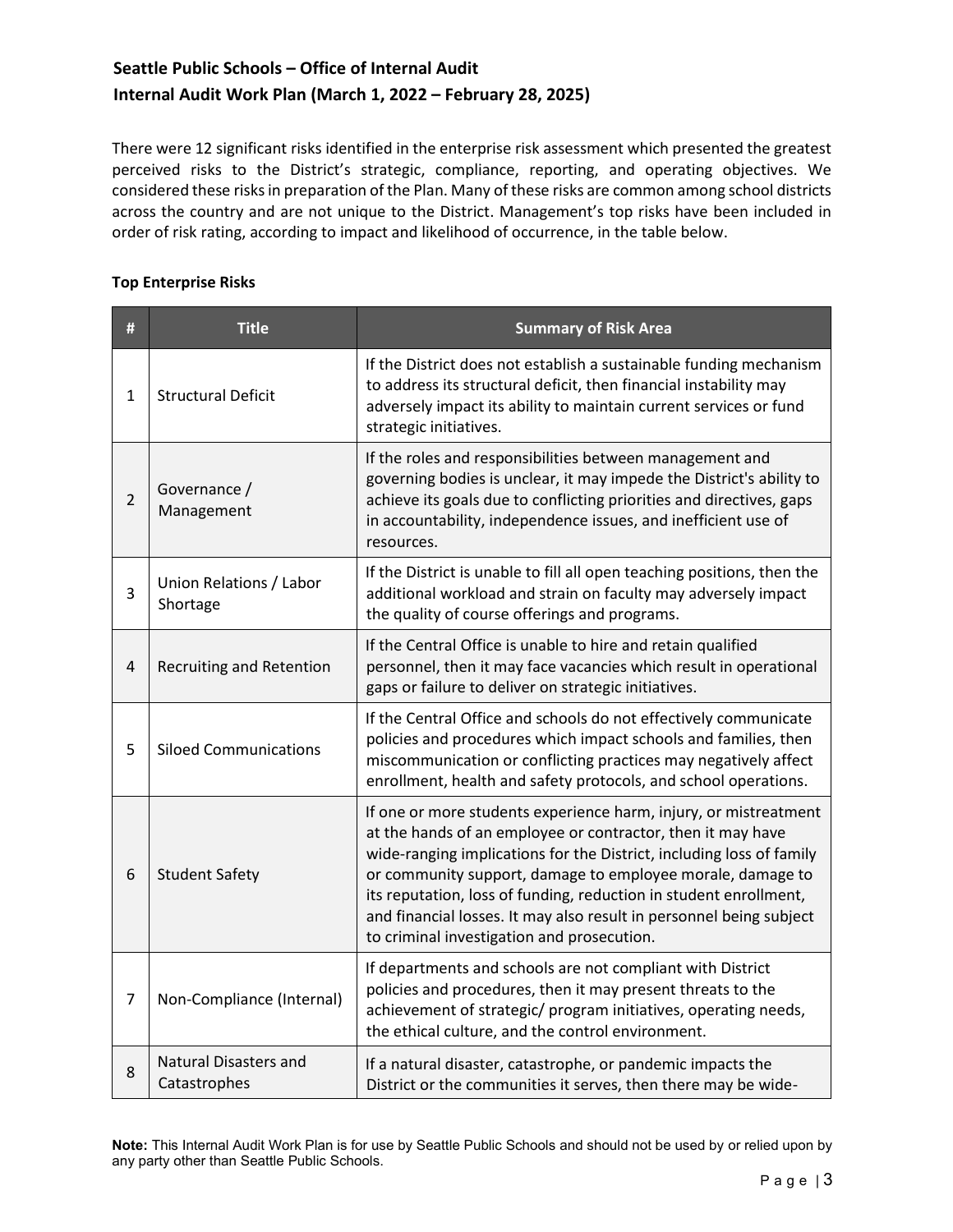| #  | <b>Title</b>                               | <b>Summary of Risk Area</b>                                                                                                                                                                                                                                                                                                                                                                                                  |
|----|--------------------------------------------|------------------------------------------------------------------------------------------------------------------------------------------------------------------------------------------------------------------------------------------------------------------------------------------------------------------------------------------------------------------------------------------------------------------------------|
|    |                                            | ranging or extended implications including: 1) loss of life, injuries,<br>or illness; 2) limited or no access to classrooms or<br>programs/activities; 3) faculty and personnel shortages, 4)<br>system outages; and 5) reduced student enrollment.                                                                                                                                                                          |
| 9  | <b>Cyberattacks and Data</b><br>Protection | If the District experiences an interruption to the availability of<br>critical systems or applications, or if it incurs a loss of student or<br>employee personally identifiable information (PII), then there<br>may be wide-ranging implications including: 1) harm to students<br>or employees; 2) a halt or limited operations and use of<br>enterprise applications; 3) financial losses; or 4) reputational<br>damage. |
| 10 | Reputation / Public Image                  | If inappropriate or illegal actions taken by District personnel,<br>board members, or affiliated entities are reported to the public,<br>then it may damage the District's public image and relationships<br>with students, families, and communities. It may also lead to a<br>decline in enrollment and funding.                                                                                                           |
| 11 | <b>Strategic Initiatives</b>               | If the District has not clearly identified the goals and expected<br>outcomes for certain programs and initiatives, then this may<br>increase inefficient use of resources and excessive spending.                                                                                                                                                                                                                           |
| 12 | Non-Compliance (External)                  | If the District does not comply with federal compliance<br>requirements (e.g., Title I, LAP, other grantor agencies) then it<br>may be required to return funds, incur penalties or fines, or it<br>may lose future funding.                                                                                                                                                                                                 |

#### **Proposed Internal Audit Work Plan**

We completed the following procedures to develop the three-year Plan:

- 1. Considered the results of the enterprise risk assessment and our independent evaluation to identify the top inherent risks to the District.
- 2. Obtained an understanding of mitigation strategies and key controls to understand residual risk for each of the top risk areas.
- 3. Develop a schedule of audit areas for the succeeding three years broken out by capital and noncapital audits.
- 4. Developed preliminary audit objectives for each audit area to address key risks.
- 5. Met with senior leadership to confirm that the timing and scope of the proposed audits would provide value to their operations and avoid a significant disruption to their current initiatives.

The Plan is divided between Non-Capital and Capital audits to properly reflect funding sources and available resources. Please note that the budgeted resources are an estimate and are subject to change.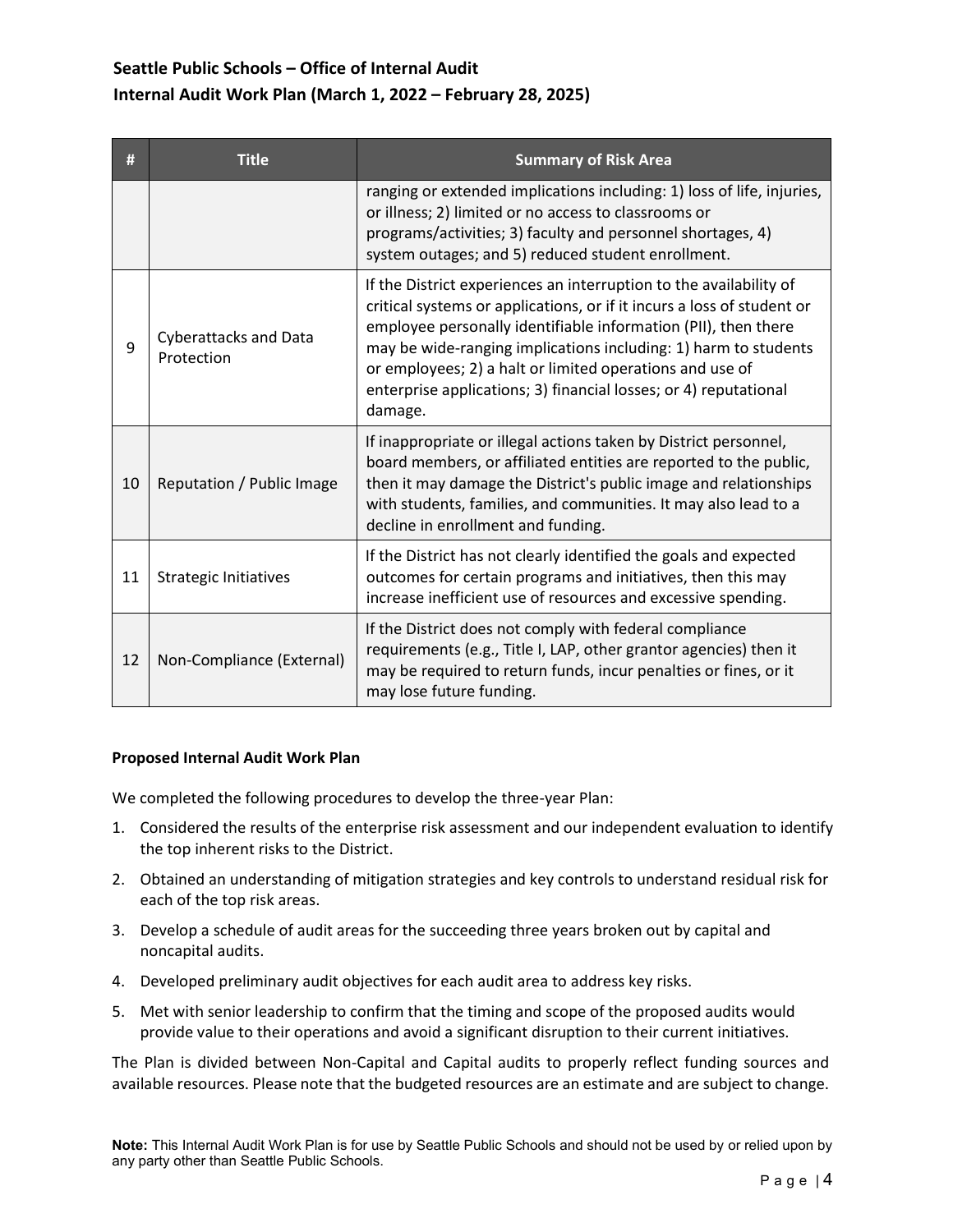While the Plan is driven by the enterprise risk assessment, there are certain risks that are better audit "candidates" than others. This may occur when the related area is primarily driven by external influences or when it is still in development. For these risks, we determined that Internal Audit may be positioned to add the most value by serving in an advisory capacity while District leaders and risk owners develop their risk response plans as part of the ERM program implementation initiative. Internal Audit may also serve the District as a valuable resource by tracking, monitoring, and validating the completion of management's corrective action plans resulting from prior audit findings. To address this need, we have devoted hours within each school year to *Risk Response Plan Assessment and Corrective Action Plan Validation*.

In addition, we have acknowledged that the *Structural Deficit* is a known risk which is highly driven by external influences (e.g., state legislature and funding formula). Audits which are aligned with the Structural Deficit risk are intended to provide value from determining where there may be opportunities to improve operational efficiency and use of District resources, and which focus on preventing and detecting fraud, waste, or misuse of limited District resources.

The primary audits planned for the succeeding three years are included below and are divided into noncapital and capital audits. It is based on budgeted staff hours available for audit projects and \$100,000 budgeted per year for outsourced projects. The Staffing column indicates the preferred arrangement for performing the audits. Projects indicating "Internal" would be performed solely by Internal Audit personnel. "Outsourced" projects would be performed by a third-party service provider with support from Internal Audit.

As indicated in the Budgeted Hours/Fees column below, hours for outsourced projects include an estimated range for internal staff support and a preliminary cost estimate. Please note that costs are dependent upon scope and other unknown factors and are subject to change; however, Internal Audit will prioritize projects based on risk, and total costs will not exceed the \$100,000 annual budget. Remaining funds, it any, may be used to bring in specialists to augment services on other projects within that year's plan. The estimated resources for internal audits are also preliminary, and the actual hours necessary to complete each item will be determined after the audit begins and we gain a better understanding of the audit.

The Plan is a commitment to focus on audit priorities that align with the District's top risks rather than a commitment to complete all audits within the Plan. The Audit & Finance Committee approves the Plan which allows for reprioritization and includes sufficient audits for Internal Audit to remain productive for the duration of the Plan. Internal Audit will update the Audit & Finance Committee if significant or emergent concerns are discovered, or if unforeseen obstacles are encountered that would delay the completion of an audit or alter the timing of an audit. The Plan will be revisited on an annual basis to ensure that the risks are assessed, and audits remain meaningful, relevant, and aligned with District objectives.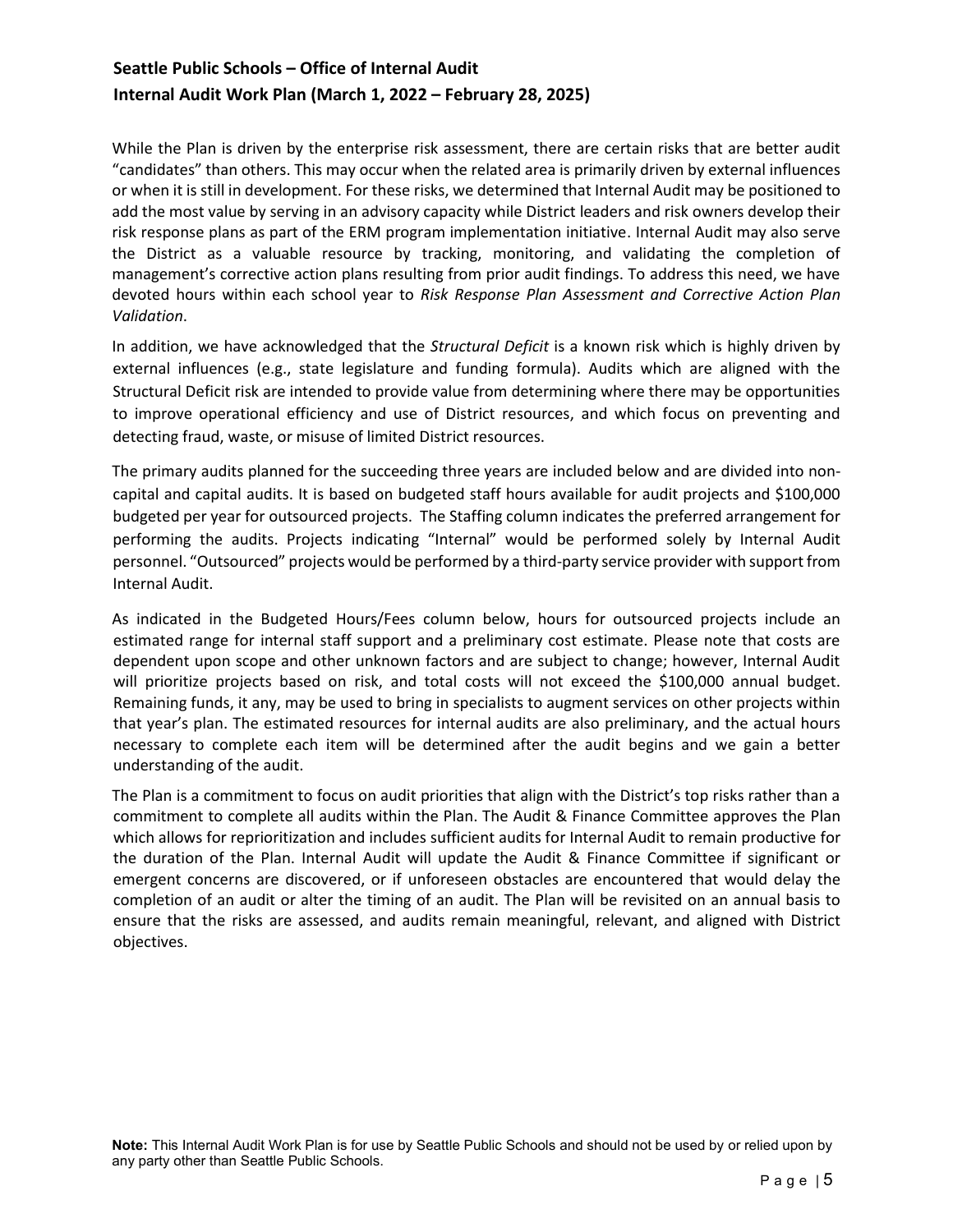### **2022/2023 Non-Capital Audit Plan:**

| <b>Audit Name</b>                                                  | <b>Staffing</b> | <b>Description</b>                                                                                                                                                                                                                                                                                                                                                                                                                                                                                                                                                                                                  | <b>Budgeted</b><br><b>Hours/Fees</b> |
|--------------------------------------------------------------------|-----------------|---------------------------------------------------------------------------------------------------------------------------------------------------------------------------------------------------------------------------------------------------------------------------------------------------------------------------------------------------------------------------------------------------------------------------------------------------------------------------------------------------------------------------------------------------------------------------------------------------------------------|--------------------------------------|
| <b>Culinary Services</b><br>Advisory<br>Engagement<br>(Carry-Over) | Internal        | Objective: To evaluate Culinary Services operational<br>practices and determine if processes can be<br>streamlined.                                                                                                                                                                                                                                                                                                                                                                                                                                                                                                 | 100                                  |
|                                                                    |                 | Scope: Centralized supply chain processes within<br>Culinary Services, Procurement, and the Warehouse.<br>Focusing on internal controls and segregation of<br>duties, while streamlining processes.                                                                                                                                                                                                                                                                                                                                                                                                                 |                                      |
|                                                                    |                 | Enterprise Risk Alignment: Non-Compliance<br>(Internal); Non-Compliance (External); Siloed<br>Communications; Student Safety; Structural Deficit.                                                                                                                                                                                                                                                                                                                                                                                                                                                                   |                                      |
|                                                                    |                 | This is a carry-over engagement from the prior school<br>year, but it does assess compliance, communications,<br>and student health which is aligned with the safety<br>and well-being of students.                                                                                                                                                                                                                                                                                                                                                                                                                 |                                      |
| External                                                           | Outsourced      | Objective: To confirm that the District has                                                                                                                                                                                                                                                                                                                                                                                                                                                                                                                                                                         | $100 - 300$                          |
| Communications<br>Assessment                                       |                 | established clear and comprehensive roles,<br>responsibilities, and restrictions for external-facing<br>communications.                                                                                                                                                                                                                                                                                                                                                                                                                                                                                             | \$40K - \$50K                        |
|                                                                    |                 | Scope: This audit will evaluate the management of<br>communications by employees, contractors, Board<br>members and other key stakeholders to confirm that<br>1) The applicable individuals have been trained or<br>informed of the expectations and limitations<br>pertaining to communications with the public, media,<br>social media, or other external communications, 2)<br>that monitoring mechanisms are in place to identify<br>the need to respond to issues or incidents, and 3)<br>Protocols are in place for developing and issuing the<br>necessary communications by the appropriate<br>individuals. |                                      |
|                                                                    |                 | <b>Enterprise Risk Alignment: Reputation/Public Image;</b><br>Strategic Initiatives; Siloed Communications.                                                                                                                                                                                                                                                                                                                                                                                                                                                                                                         |                                      |
|                                                                    |                 | This assessment should be conducted by a public<br>relations specialist. Identifying areas to improve the<br>clarity and consistency of communications with the<br>media and general public may boost the                                                                                                                                                                                                                                                                                                                                                                                                           |                                      |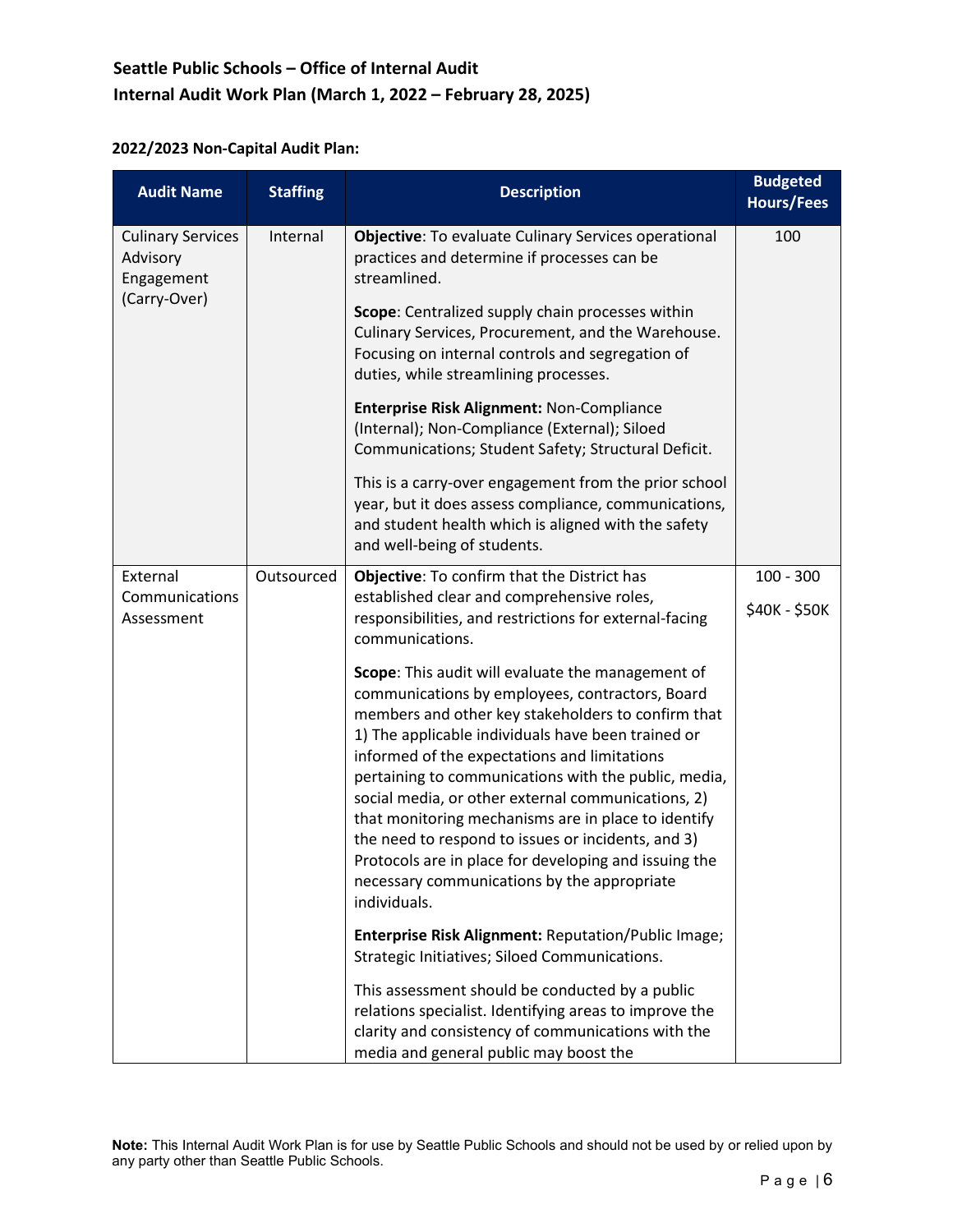| <b>Audit Name</b>                               | <b>Staffing</b> | <b>Description</b>                                                                                                                                                                                                                                                                                                                   | <b>Budgeted</b><br><b>Hours/Fees</b> |
|-------------------------------------------------|-----------------|--------------------------------------------------------------------------------------------------------------------------------------------------------------------------------------------------------------------------------------------------------------------------------------------------------------------------------------|--------------------------------------|
|                                                 |                 | effectiveness of District communications and help<br>avoid the spread of misinformation.                                                                                                                                                                                                                                             |                                      |
| <b>School Audits</b>                            | Internal        | Objective: To verify if controls at the school-level are<br>functioning properly (e.g., cash handling,<br>disbursements, payroll, compliance with<br>administrative policies, etc.).                                                                                                                                                 | $500 - 650$                          |
|                                                 |                 | Scope: School-level financial and administrative<br>practices and procedures.                                                                                                                                                                                                                                                        |                                      |
|                                                 |                 | Enterprise Risk Alignment: Structural Deficit; Non-<br>Compliance (Internal); Non-Compliance (External);<br>Cyberattacks and Data Protection; Reputation/Public<br>Image.                                                                                                                                                            |                                      |
|                                                 |                 | These audits involve relatively low dollar amounts<br>but add value by assessing the District's management<br>of reputational/public perception, data privacy,<br>adherence to District policy, and regulatory<br>compliance risks.                                                                                                  |                                      |
| <b>Key Controls</b><br>Quantitative<br>Analysis | Internal        | Objective: To develop analytical procedures to<br>determine if key controls are properly functioning.<br>These procedures will be used to monitor controls'<br>operating effectiveness and assist in the detection<br>and resolution of errors or fraudulent activity.                                                               | $300 - 500$                          |
|                                                 |                 | Scope: This will be a cross-functional initiative to<br>collect and analyze data to identify trends and<br>anomalies within core administrative support<br>functions including procurement, vendor profile<br>setup and maintenance, disbursements, capital<br>assets, and payroll, and other core functions.                        |                                      |
|                                                 |                 | Enterprise Risk Alignment: Structural Deficit;<br>Governance/Management; Siloed Communications;<br>Non-Compliance (Internal).                                                                                                                                                                                                        |                                      |
|                                                 |                 | This engagement will focus on identifying potential<br>non-compliance, inefficiencies, or fraud. Informing<br>management and the Board of any issues in these<br>areas may enable cost-savings or other corrective<br>measures to enhance the use of limited resources,<br>strengthen controls, and improve operating<br>efficiency. |                                      |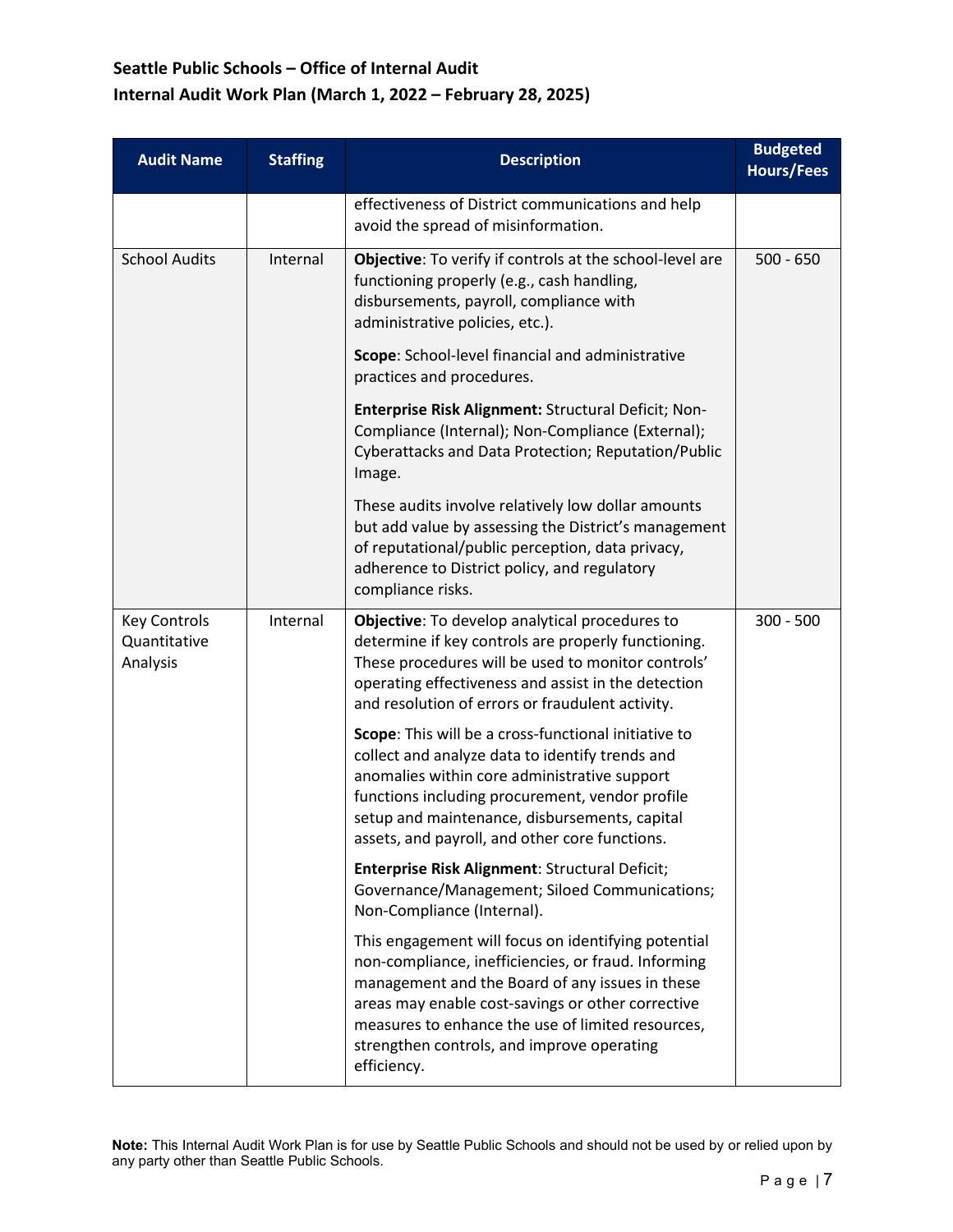| <b>Audit Name</b>                                                 | <b>Staffing</b>                                                                                                                                                                                                                                                                                                                                                                                                                       | <b>Description</b>                                                                                                                                                                                                                                                                                                                                                                                                                                                                                                                                                                           | <b>Budgeted</b><br><b>Hours/Fees</b> |
|-------------------------------------------------------------------|---------------------------------------------------------------------------------------------------------------------------------------------------------------------------------------------------------------------------------------------------------------------------------------------------------------------------------------------------------------------------------------------------------------------------------------|----------------------------------------------------------------------------------------------------------------------------------------------------------------------------------------------------------------------------------------------------------------------------------------------------------------------------------------------------------------------------------------------------------------------------------------------------------------------------------------------------------------------------------------------------------------------------------------------|--------------------------------------|
| Recruiting,<br>Hiring, and                                        | Outsourced                                                                                                                                                                                                                                                                                                                                                                                                                            | Objective: To evaluate the District's ability to fill and<br>retain personnel in key positions which require                                                                                                                                                                                                                                                                                                                                                                                                                                                                                 | $150 - 300$                          |
| Retention<br>Performance<br>Audit                                 | specific qualifications and experience.<br>Scope: This audit will address 1) The effectiveness of<br>recruiting practices to attract qualified candidates to<br>open positions, 2) The efficiency of hiring practices to<br>fill open positions in a timely manner, and 3) The<br>District's ability to retain skilled employees through<br>its compensation packages.<br><b>Enterprise Risk Alignment: Recruiting and Retention;</b> | \$30K - \$50K                                                                                                                                                                                                                                                                                                                                                                                                                                                                                                                                                                                |                                      |
|                                                                   |                                                                                                                                                                                                                                                                                                                                                                                                                                       | Union Relations / Labor Shortage.<br>This audit may help management focus limited<br>resources on the most impactful areas for improving<br>talent acquisition and retention capabilities. An issue<br>noted frequently during the enterprise risk<br>assessment was that the District may be increasingly<br>challenged with attracting and retaining qualified<br>candidates for skilled positions. Contributing factors<br>include the high cost of living in the Seattle area, and<br>competition with the private sector for skilled<br>positions (e.g., in the fields of Finance, IT). |                                      |
| Risk Response/<br>Corrective<br><b>Action Plans</b><br>Validation | Internal                                                                                                                                                                                                                                                                                                                                                                                                                              | Includes follow-up procedures to verify if<br>management has adequately completed corrective<br>action plans from prior audits and reviews. This also<br>includes advisory services to support management's<br>development of risk response plans as part of the<br>District's ERM initiative.                                                                                                                                                                                                                                                                                               | $200 - 300$                          |
| <b>Special Projects</b><br>Contingency                            | Internal                                                                                                                                                                                                                                                                                                                                                                                                                              | Includes responding to management requests,<br>supporting Audit & Finance Committee meetings and<br>requests, and other unplanned work.                                                                                                                                                                                                                                                                                                                                                                                                                                                      | 200                                  |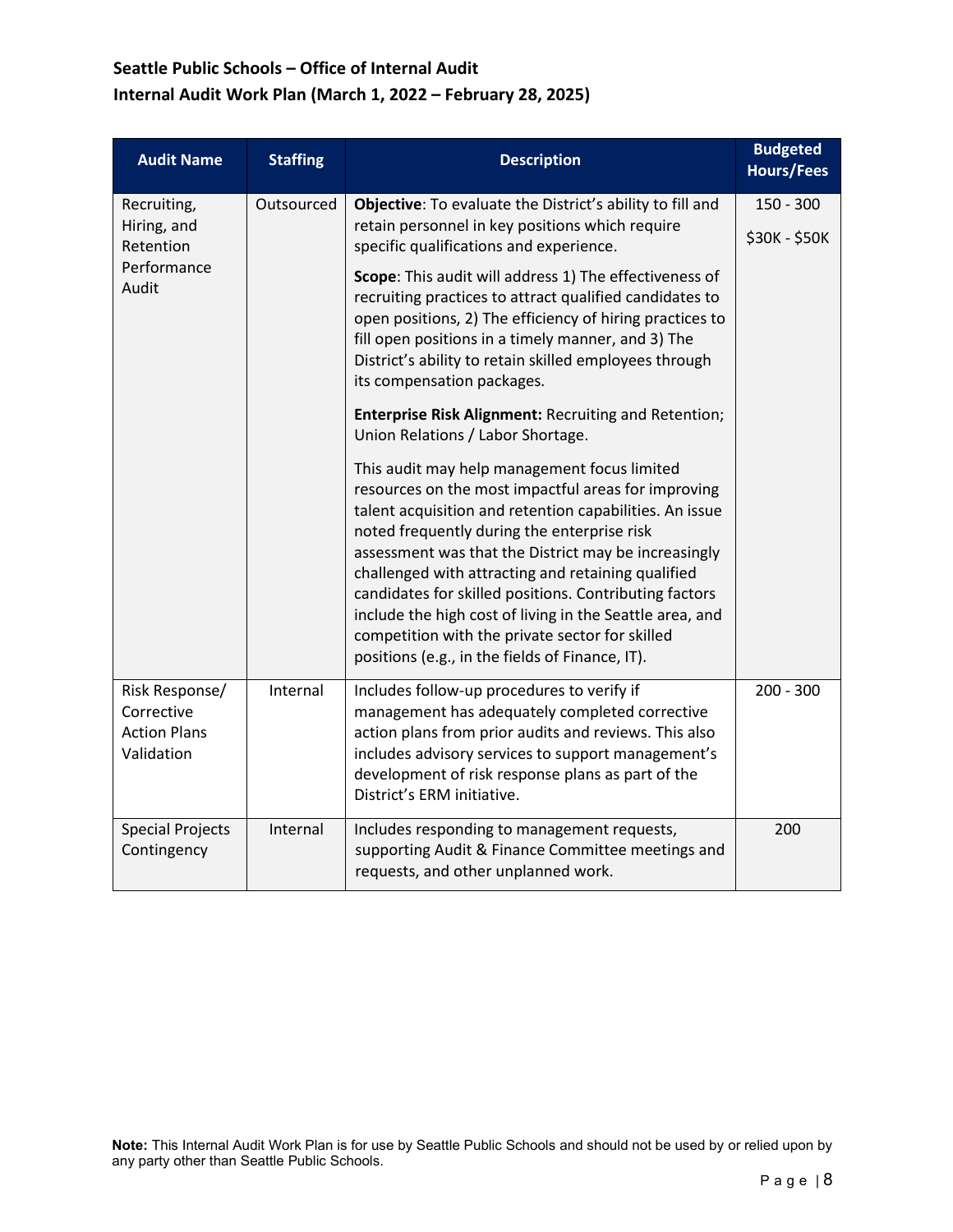### **2023/2024 Non-Capital Audit Plan**:

| <b>Audit Name</b>                             | <b>Staffing</b> | <b>Description</b>                                                                                                                                                                                                                                                                                                                                                                                                                                                       | <b>Budgeted</b><br><b>Hours/Fees</b> |
|-----------------------------------------------|-----------------|--------------------------------------------------------------------------------------------------------------------------------------------------------------------------------------------------------------------------------------------------------------------------------------------------------------------------------------------------------------------------------------------------------------------------------------------------------------------------|--------------------------------------|
| Regulatory<br>Requirements<br>Analysis        | Internal        | Objective: To determine that the District has<br>identified and implemented adequate practices to<br>monitor compliance with government regulatory<br>requirements.                                                                                                                                                                                                                                                                                                      | $400 - 500$                          |
|                                               |                 | Scope: This initiative will include evaluation of roles<br>& responsibilities and tracking & monitoring<br>mechanisms in place to identify and respond to<br>regulatory reporting requirements at the federal,<br>state, and local levels. This review will address<br>funding regulations (e.g., Title I, ESSA, OSPI, and<br>local levies), student civil rights protections (e.g.,<br>Title II of ADA, Title IX), and other federal, state,<br>and local requirements. |                                      |
|                                               |                 | Enterprise Risk Alignment: Non-Compliance<br>(External); Student Safety; Public<br>Image/Reputation, Structural Deficit.                                                                                                                                                                                                                                                                                                                                                 |                                      |
|                                               |                 | This audit will address compliance with regulatory<br>reporting requirements. Several of these<br>regulations pertain to student safety and civil rights<br>(Title IX, Title II of ADA). An issue of non-compliance<br>could lead to an adverse impact on public<br>perception of the District.                                                                                                                                                                          |                                      |
| <b>Disaster</b><br>Recovery<br>Response Audit | Outsourced      | Objective: To evaluate disaster recovery plans and<br>mitigation activities to ensure they are functioning<br>as intended.                                                                                                                                                                                                                                                                                                                                               | $150 - 300$<br>\$40K - \$60K         |
|                                               |                 | Scope: This audit will address mechanisms to<br>monitor structural issues based on Loss of Life<br>Prevention/Seismic studies, and the adequacy of<br>drills and tabletop exercises for relevance and the<br>ability to execute in the case of an emergency.                                                                                                                                                                                                             |                                      |
|                                               |                 | Enterprise Risk Alignment: Natural Disasters and<br>Catastrophes; Structural Deficit.                                                                                                                                                                                                                                                                                                                                                                                    |                                      |
|                                               |                 | This audit may identify issues and provide<br>recommendation which may help the District<br>address gaps or weaknesses in response<br>capabilities.                                                                                                                                                                                                                                                                                                                      |                                      |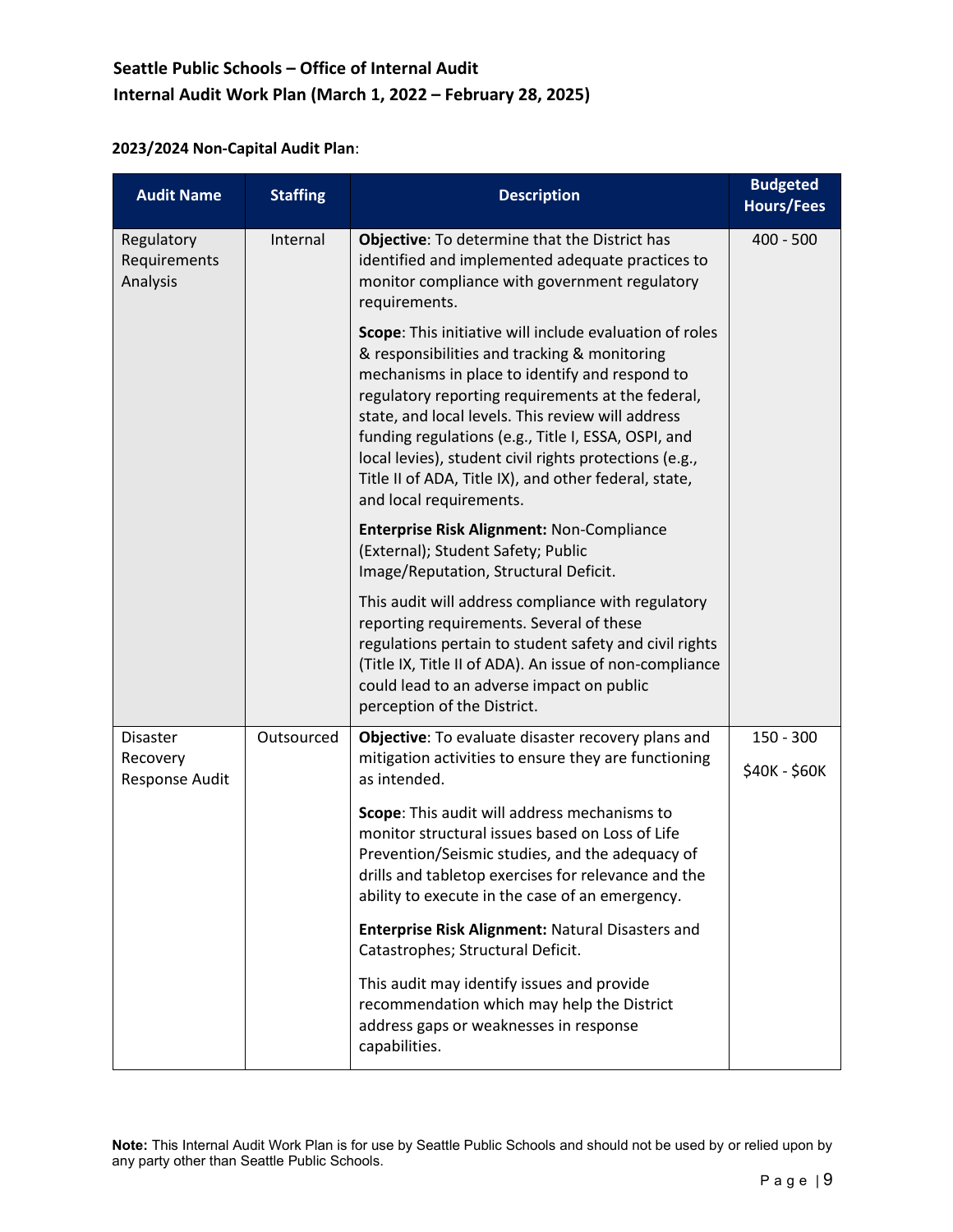| <b>Audit Name</b>                               | <b>Staffing</b> | <b>Description</b>                                                                                                                                                                                                                                                                                                                            | <b>Budgeted</b><br><b>Hours/Fees</b> |
|-------------------------------------------------|-----------------|-----------------------------------------------------------------------------------------------------------------------------------------------------------------------------------------------------------------------------------------------------------------------------------------------------------------------------------------------|--------------------------------------|
| <b>School Audits</b>                            | Internal        | Objective: To verify if controls at the school-level<br>are functioning properly (e.g., cash handling,<br>disbursements, payroll, compliance with<br>administrative policies, etc.).                                                                                                                                                          | $300 - 450$                          |
|                                                 |                 | Scope: School-level financial and administrative<br>practices and procedures.                                                                                                                                                                                                                                                                 |                                      |
|                                                 |                 | Enterprise Risk Alignment: Structural Deficit, Non-<br>Compliance (Internal); Non-Compliance (External);<br><b>Cyberattacks and Data Protection;</b><br>Reputation/Public Image.                                                                                                                                                              |                                      |
|                                                 |                 | These audits involve relatively low dollar amounts<br>but add value by assessing the District's<br>management of reputational/public perception,<br>data privacy, adherence to District policy, and<br>regulatory compliance risks.                                                                                                           |                                      |
| <b>Key Controls</b><br>Quantitative<br>Analysis | Internal        | Objective: To perform analytical procedures to<br>determine if key controls are properly functioning.<br>These procedures will be used continuously to<br>monitor controls' operating effectiveness and assist<br>in the detection and resolution of errors or<br>fraudulent activity.                                                        | $250 - 350$                          |
|                                                 |                 | Scope: This will be a cross-functional initiative to<br>collect and analyze data to identify trends and<br>anomalies within core administrative support<br>functions including procurement, vendor profile<br>setup and maintenance, disbursements, capital<br>assets, and payroll, and other core functions.                                 |                                      |
|                                                 |                 | Enterprise Risk Alignment: Structural Deficit;<br>Governance/Management; Siloed Communications;<br>Non-Compliance (Internal).                                                                                                                                                                                                                 |                                      |
|                                                 |                 | This engagement will focus on identifying issues of<br>non-compliance, inefficiencies, or potential fraud.<br>Informing management and the Board of any issues<br>in these areas may enable cost-saving or other<br>corrective measures to enhance the use of limited<br>resources, strengthen controls, and improve<br>operating efficiency. |                                      |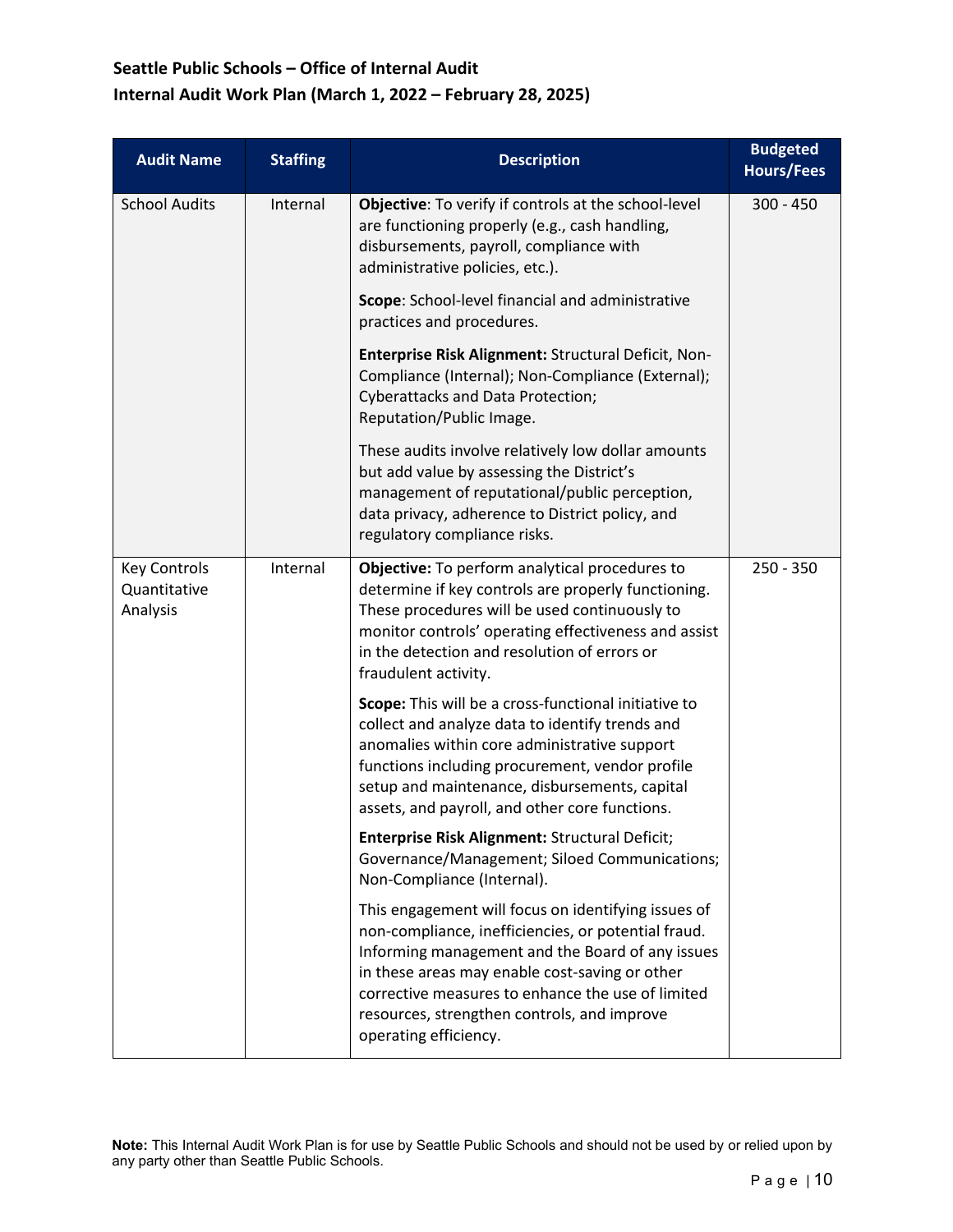| <b>Audit Name</b>                             | <b>Staffing</b> | <b>Description</b>                                                                                                                                                                                                                       | <b>Budgeted</b><br><b>Hours/Fees</b> |
|-----------------------------------------------|-----------------|------------------------------------------------------------------------------------------------------------------------------------------------------------------------------------------------------------------------------------------|--------------------------------------|
| <b>Student Safety</b><br>Performance<br>Audit | Outsourced      | Objective: To confirm that the District has<br>implemented reasonable mechanisms to prevent<br>harm to students, and its capability to detect and<br>address incidents jeopardizing student safety in an<br>efficient, effective manner. | $100 - 300$<br>\$40K - \$60K         |
|                                               |                 | Scope: This audit will examine the District's current<br>practices for maintaining student safety, including:                                                                                                                            |                                      |
|                                               |                 | Confirmation that District policies and<br>1)<br>procedures are aligned with applicable<br>regulatory requirements for maintaining<br>student safety and reporting any incidents<br>involving student safety.                            |                                      |
|                                               |                 | Verify that employee and contractor hiring<br>2)<br>practices include thorough criminal background<br>screening for individuals who may have contact<br>with students or student information.                                            |                                      |
|                                               |                 | Confirm that employee and contractor<br>3)<br>onboarding practices include training on<br>allowable interactions with students, including<br>disciplinary actions.                                                                       |                                      |
|                                               |                 | Determine that the District has implemented<br>4)<br>sufficient reporting mechanisms to enable<br>incidents involving student safety to be<br>reported to the appropriate contacts and<br>authorities, as needed.                        |                                      |
|                                               |                 | Determine that the District has sufficient<br>5)<br>mechanisms to track the timing and results of<br>student safety investigations.                                                                                                      |                                      |
|                                               |                 | Verify that HR practices include efficient<br>disciplinary measures for employees or contractors<br>who violate applicable District policies, up to and<br>including termination or criminal prosecution.                                |                                      |
|                                               |                 | Enterprise Risk Alignment: Student Safety;<br>Reputation/Public Image; Structural Deficit.                                                                                                                                               |                                      |
|                                               |                 | A cross-functional approach to this audit (e.g.,<br>policies, hiring practices, training, data protection,<br>reporting/monitoring) may help identify underlying                                                                         |                                      |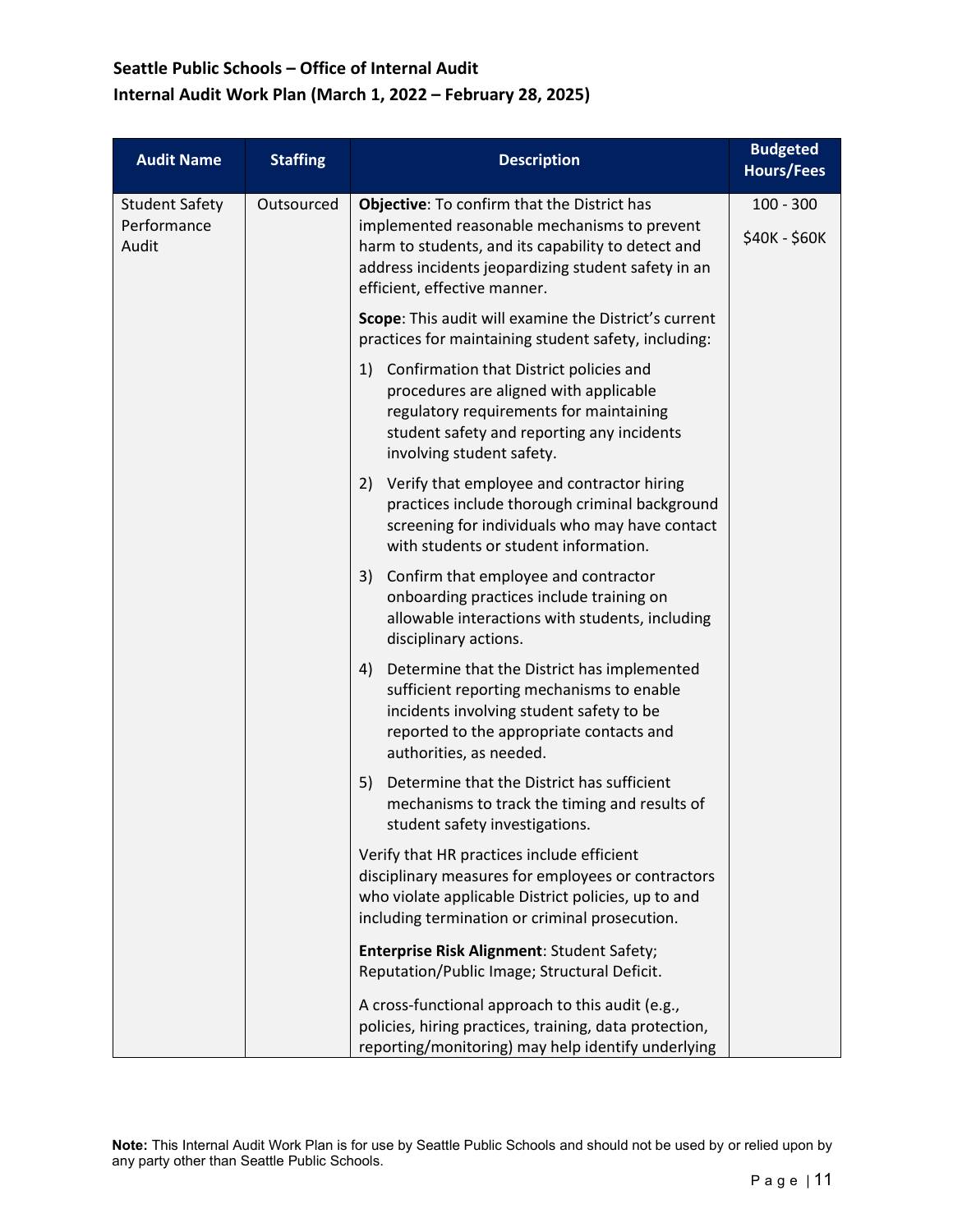| <b>Audit Name</b>                                                 | <b>Staffing</b> | <b>Description</b>                                                                                                                                                                                                                                                                                                                                                                                                                                                                                                                                                                                                           | <b>Budgeted</b><br><b>Hours/Fees</b> |
|-------------------------------------------------------------------|-----------------|------------------------------------------------------------------------------------------------------------------------------------------------------------------------------------------------------------------------------------------------------------------------------------------------------------------------------------------------------------------------------------------------------------------------------------------------------------------------------------------------------------------------------------------------------------------------------------------------------------------------------|--------------------------------------|
|                                                                   |                 | issues which may have led to past student safety<br>issues, and which may prevent future occurrences.                                                                                                                                                                                                                                                                                                                                                                                                                                                                                                                        |                                      |
| <b>Contract Audits</b>                                            | Internal        | <b>Objective:</b> To verify that the District contracts<br>followed the appropriate procurement method,<br>received the appropriate levels of approval,<br>included a detailed scope of work description, and<br>contain evidence that adequate services were<br>received in exchange for the funds expended.<br>Scope: The audit will include competitive selection<br>and procurement practices, contract review, and<br>performance monitoring activities for the District's<br>vendors.<br>Enterprise Risk Alignment: Structural Deficit;<br>Governance/Management; Siloed Communications;<br>Non-Compliance (Internal). | $100 - 200$                          |
| Risk Response/<br>Corrective<br><b>Action Plans</b><br>Validation | Internal        | Includes follow-up procedures to verify if<br>management has adequately completed corrective<br>action plans from prior audits and reviews. This also<br>includes advisory services to support<br>management's development of risk response plans<br>as part of the District's ERM initiative.                                                                                                                                                                                                                                                                                                                               | $200 - 300$                          |
| <b>Special Projects</b><br>Contingency                            | Internal        | Includes responding to management requests,<br>supporting Audit & Finance Committee meetings<br>and requests, and other unplanned work.                                                                                                                                                                                                                                                                                                                                                                                                                                                                                      | 200                                  |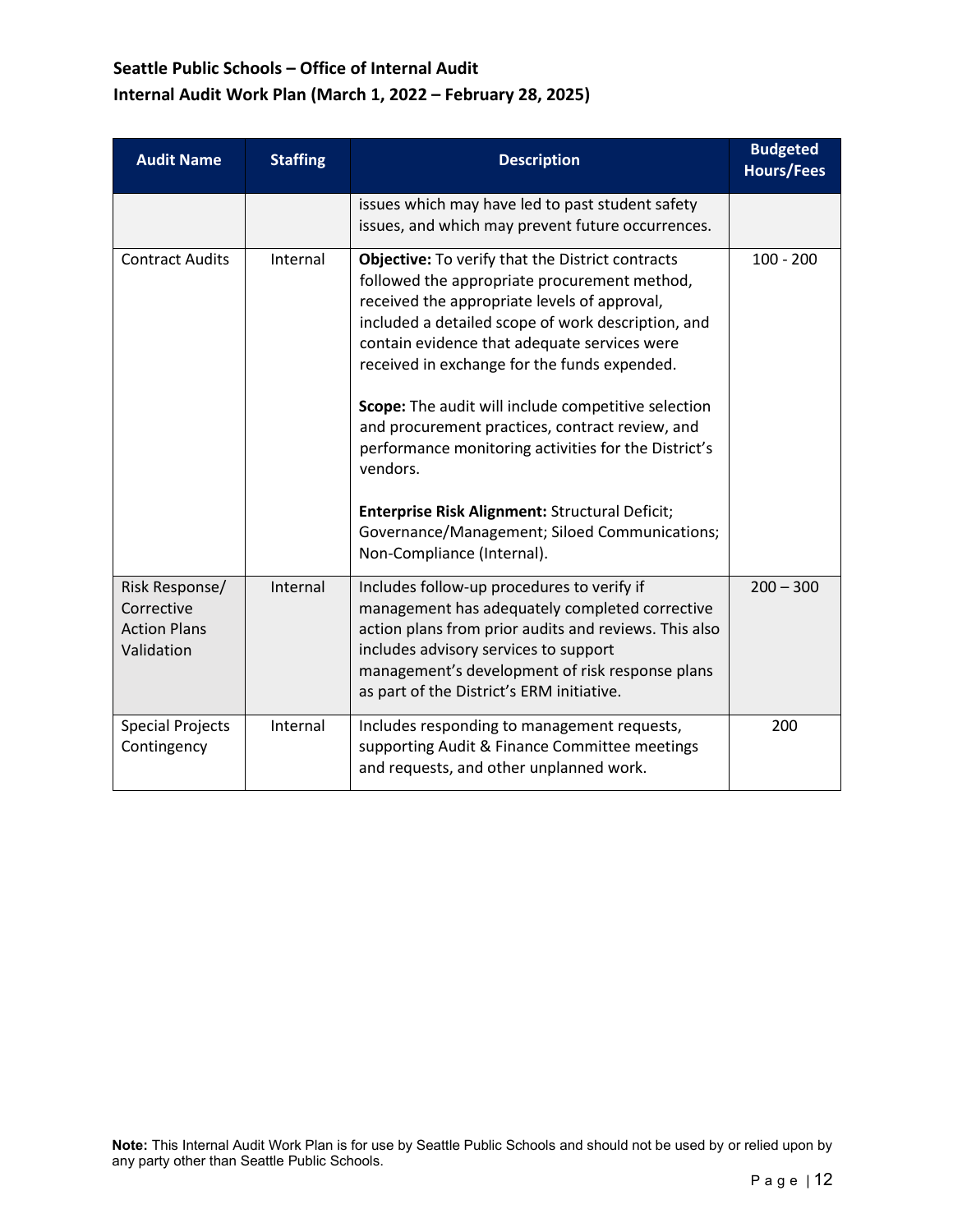### **2024/2025 Non-Capital Audit Plan:**

| <b>Audit Name</b>                          | <b>Staffing</b> | <b>Description</b>                                                                                                                                                                                                                                              | <b>Budgeted</b><br><b>Hours/Fees</b> |
|--------------------------------------------|-----------------|-----------------------------------------------------------------------------------------------------------------------------------------------------------------------------------------------------------------------------------------------------------------|--------------------------------------|
| <b>IT General</b><br><b>Controls Audit</b> | Outsourced      | Objective: To assess the District's alignment with<br>industry standards and best practices in Information<br>Technology General Controls (ITGC) and identify<br>areas for strengthening controls.                                                              | $100 - 300$<br>\$40K - \$50K         |
|                                            |                 | Scope: This audit will evaluate the completeness and<br>adequacy of the District's social engineering<br>awareness efforts, information security policies, and<br>network configuration in relation to accepted<br>security frameworks and best practices.      |                                      |
|                                            |                 | <b>Enterprise Risk Alignment: Cyberattacks and Data</b><br>Protection; Structural Deficit.                                                                                                                                                                      |                                      |
|                                            |                 | Identification of any gaps or weaknesses in ITGC may<br>assist management's ability to prevent or detect a<br>major breach, system outage, or loss of data.                                                                                                     |                                      |
| School<br>Emergency<br>Response Audit      | Internal        | Objective: To assess District schools' compliance with<br>applicable rules and regulations for school<br>emergency preparedness and response practices.                                                                                                         | $300 - 400$                          |
|                                            |                 | Scope: The audit will include schools' emergency<br>response plans including but not limited to<br>emergency drills, availability of CPR and first aid<br>certified staff, adequacy of resources for food, water,<br>and supplies in the event of an emergency. |                                      |
|                                            |                 | Enterprise Risk Alignment: Student Safety, Non-<br>Compliance (Internal) Non-Compliance (External).                                                                                                                                                             |                                      |
| <b>School Audits</b>                       | Internal        | Objective: To verify if controls at the school-level are<br>functioning properly (e.g., cash handling,<br>disbursements, payroll, compliance with<br>administrative policies, etc.).                                                                            | $300 - 450$                          |
|                                            |                 | Scope: School-level financial and administrative<br>practices and procedures.                                                                                                                                                                                   |                                      |
|                                            |                 | Enterprise Risk Alignment: Structural Deficit; Non-<br>Compliance (Internal); Non-Compliance (External);<br>Cyberattacks and Data Protection; Reputation/Public<br>Image.                                                                                       |                                      |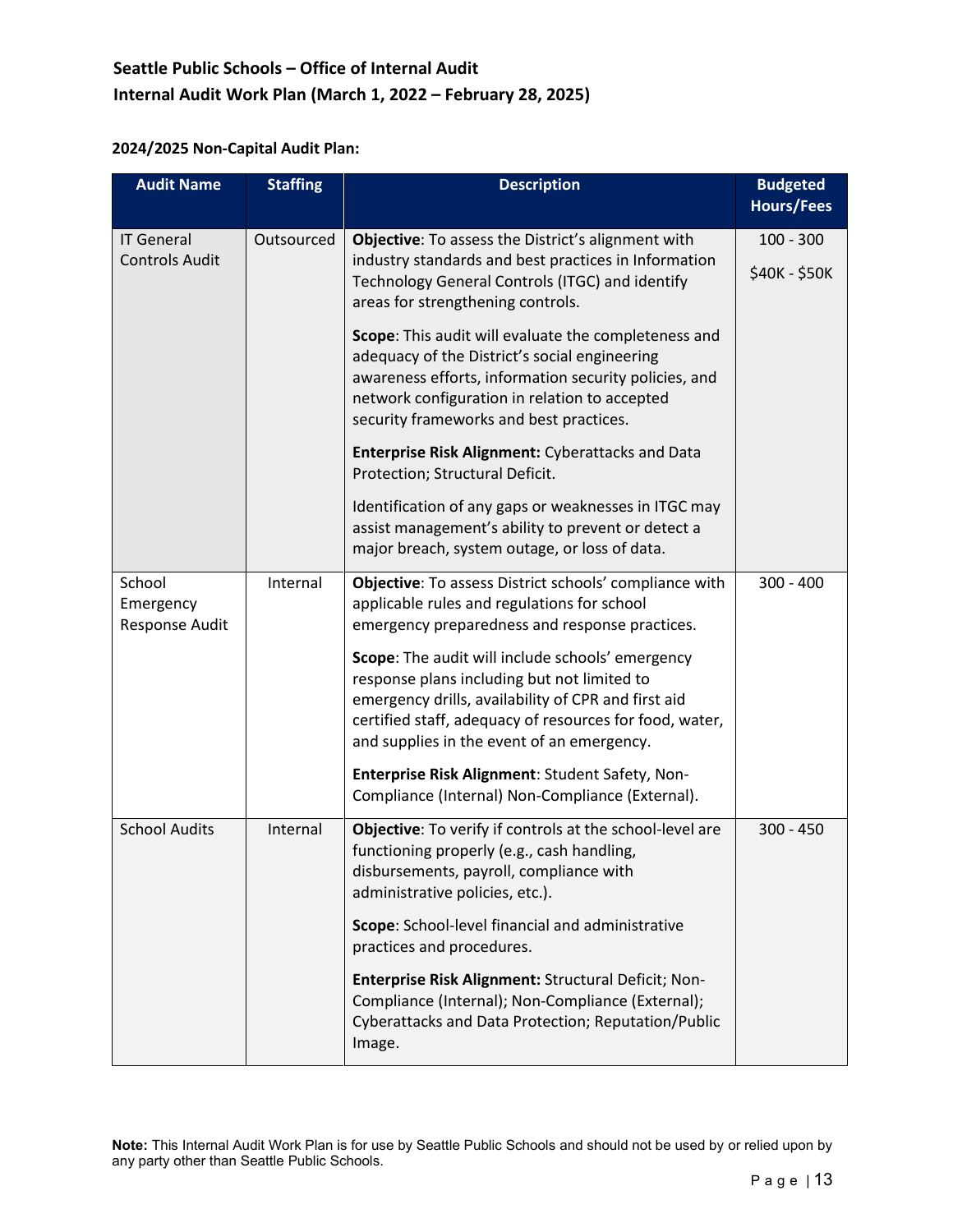| <b>Audit Name</b>                               | <b>Staffing</b> | <b>Description</b>                                                                                                                                                                                                                                                                                                                   | <b>Budgeted</b><br><b>Hours/Fees</b> |
|-------------------------------------------------|-----------------|--------------------------------------------------------------------------------------------------------------------------------------------------------------------------------------------------------------------------------------------------------------------------------------------------------------------------------------|--------------------------------------|
|                                                 |                 | These audits involve relatively low dollar amounts<br>but add value by assessing the District's management<br>of reputational/public perception, data privacy,<br>adherence to District policy, and regulatory<br>compliance risks.                                                                                                  |                                      |
| <b>Key Controls</b><br>Quantitative<br>Analysis | Internal        | Objective: Perform analytical procedures to<br>determine if key controls are properly functioning.<br>These procedures will be used to monitor controls'<br>operating effectiveness and assist in the detection<br>and resolution of errors or fraudulent activity.                                                                  | $200 - 300$                          |
|                                                 |                 | Scope: This will be a cross-functional initiative to<br>collect and analyze data to identify trends and<br>anomalies within core administrative support<br>functions including procurement, vendor profile<br>setup and maintenance, disbursements, capital<br>assets, and payroll, and other core functions.                        |                                      |
|                                                 |                 | Enterprise Risk Alignment: Structural Deficit;<br>Governance/Management; Siloed Communications;<br>Non-Compliance (Internal).                                                                                                                                                                                                        |                                      |
|                                                 |                 | This engagement will focus on identifying potential<br>non-compliance, inefficiencies, or fraud. Informing<br>management and the Board of any issues in these<br>areas may enable cost-savings or other corrective<br>measures to enhance the use of limited resources,<br>strengthen controls, and improve operating<br>efficiency. |                                      |
| <b>Contract Audits</b>                          | Internal        | Objective: To verify that the District contracts<br>followed the appropriate procurement method,<br>received the appropriate levels of approval, included<br>a detailed scope of work description, and contain<br>evidence that adequate services were received in<br>exchange for the funds expended.                               | $100 - 200$                          |
|                                                 |                 | Scope: The audit will include competitive selection<br>and procurement practices, contract review, and<br>performance monitoring activities for the District's<br>vendors.                                                                                                                                                           |                                      |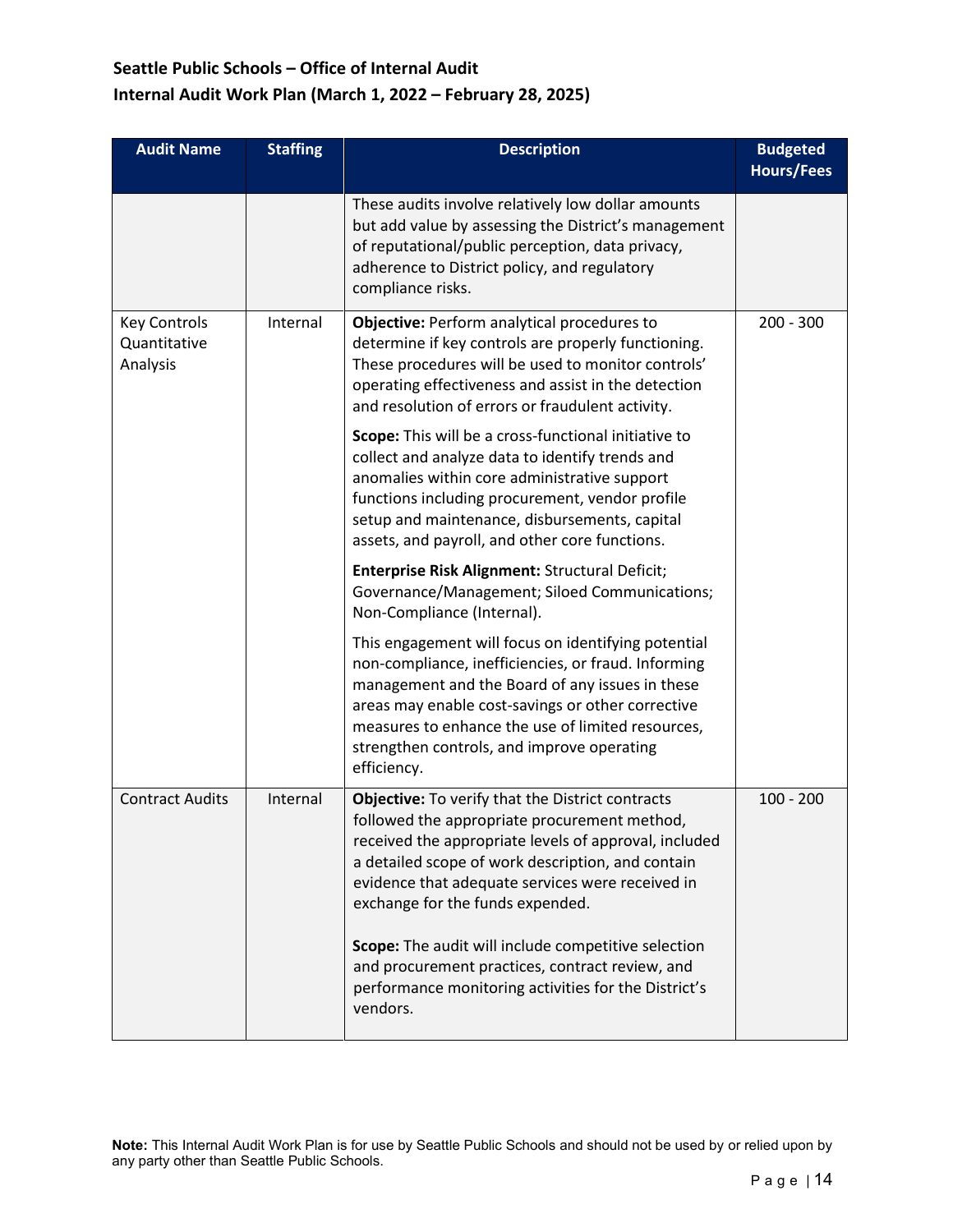| <b>Audit Name</b>                        | <b>Staffing</b>                      | <b>Description</b>                                                                                                                                                                                                                                                                                                                                                                                                                                                                                                                                                                                                                                                                                                                                                                                                                                                                                                                                                                                                                                                                                                                                                                                                                                                                                                                                                                                                                                                                                                                                                                          | <b>Budgeted</b><br><b>Hours/Fees</b> |
|------------------------------------------|--------------------------------------|---------------------------------------------------------------------------------------------------------------------------------------------------------------------------------------------------------------------------------------------------------------------------------------------------------------------------------------------------------------------------------------------------------------------------------------------------------------------------------------------------------------------------------------------------------------------------------------------------------------------------------------------------------------------------------------------------------------------------------------------------------------------------------------------------------------------------------------------------------------------------------------------------------------------------------------------------------------------------------------------------------------------------------------------------------------------------------------------------------------------------------------------------------------------------------------------------------------------------------------------------------------------------------------------------------------------------------------------------------------------------------------------------------------------------------------------------------------------------------------------------------------------------------------------------------------------------------------------|--------------------------------------|
|                                          |                                      | Enterprise Risk Alignment: Structural Deficit;<br>Governance/Management; Siloed Communications;<br>Non-Compliance (Internal).                                                                                                                                                                                                                                                                                                                                                                                                                                                                                                                                                                                                                                                                                                                                                                                                                                                                                                                                                                                                                                                                                                                                                                                                                                                                                                                                                                                                                                                               |                                      |
| Internal<br>Communications<br>Assessment | $TBD^*$<br>Internal or<br>Outsourced | Objective: This assessment will include the following<br>objectives:<br>1) To evaluate the effectiveness of the structures and<br>communication mechanisms to deliver information<br>to schools, school leaders, and central<br>administrators.<br>2) To assist management in an advisory capacity<br>during development of a risk response/action plan to<br>address compliance with District policies and<br>procedures.<br>Scope: This engagement will consider if<br>communication roles and responsibilities have been<br>defined, expectations for communications by type,<br>frequency or urgency have been established, and the<br>extent of performance monitoring activities such as<br>key performance indicators (KPI) or key risk<br>indicators (KRI) to assist leadership in assessing the<br>effectiveness of communications between the<br>Central Office, schools, families, and communities.<br>This consulting engagement will focus on the<br>completeness and adequacy of management's risk-<br>based approach to prioritize compliance with internal<br>policies and procedures and develop mechanisms to<br>monitor department and school personnel's<br>adherence to these requirements.<br>Enterprise Risk Alignment: Non-Compliance<br>(Internal); Structural Deficit; Siloed Communications.<br>This assessment may help the District identify and<br>remediate issues which impact the clarity and<br>consistency of communications within the District,<br>including the implementation of new policies and<br>procedures, programs, or strategic initiatives. | $100 - 400$<br>\$25K - \$40K         |
| Risk Response/<br>Corrective             | Internal                             | Includes follow-up procedures to verify if<br>management has adequately completed corrective                                                                                                                                                                                                                                                                                                                                                                                                                                                                                                                                                                                                                                                                                                                                                                                                                                                                                                                                                                                                                                                                                                                                                                                                                                                                                                                                                                                                                                                                                                | $200 - 300$                          |

\* Outsourced funds available in the 2024/2025 Plan year may be used to assist with the Capital Audit Plan.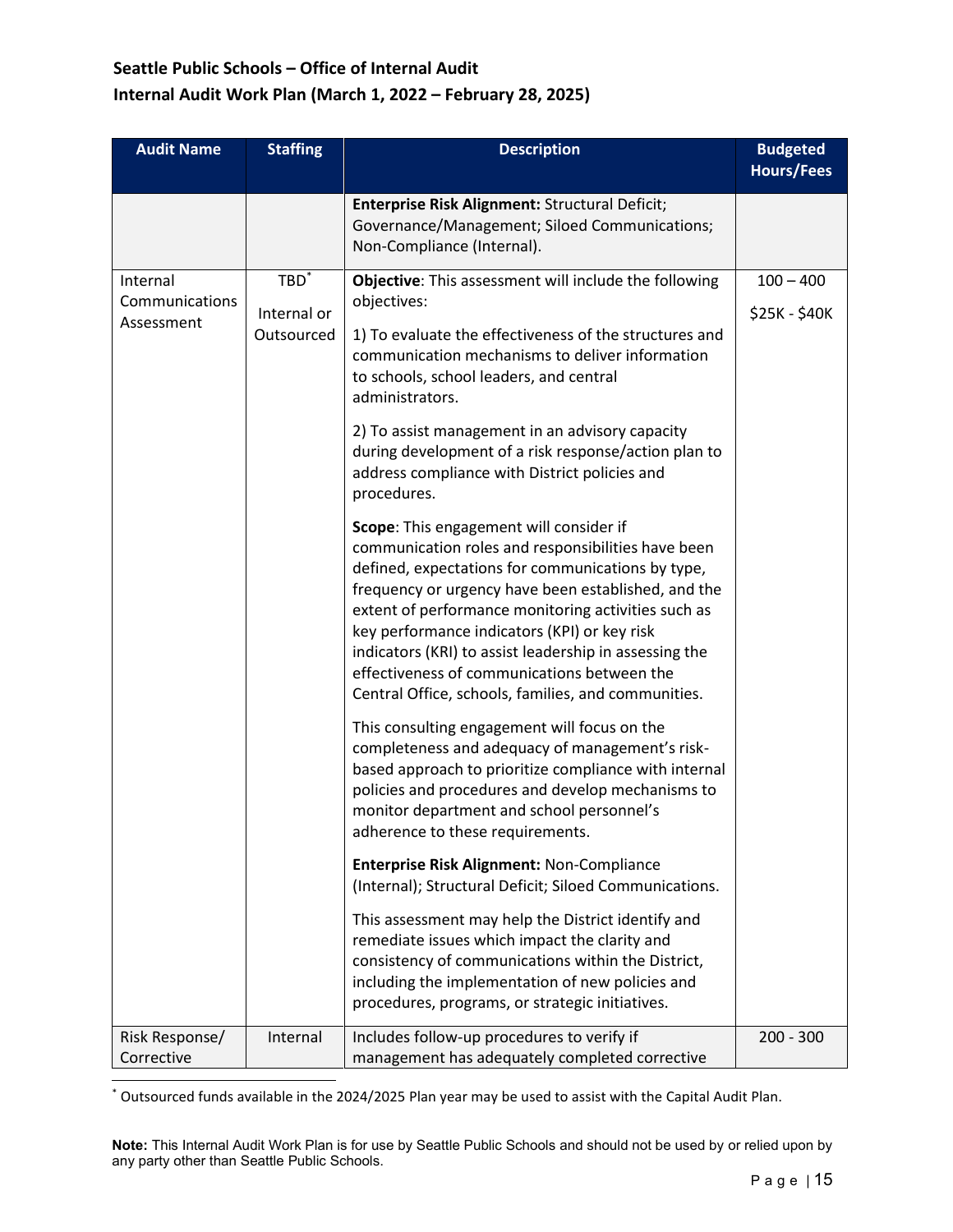| <b>Audit Name</b>                 | <b>Staffing</b> | <b>Description</b>                                                                                                                                                                             | <b>Budgeted</b><br><b>Hours/Fees</b> |
|-----------------------------------|-----------------|------------------------------------------------------------------------------------------------------------------------------------------------------------------------------------------------|--------------------------------------|
| <b>Action Plans</b><br>Validation |                 | action plans from prior audits and reviews. This also<br>includes advisory services to support management's<br>development of risk response plans as part of the<br>District's ERM initiative. |                                      |
| Special Projects<br>Contingency   | Internal        | Includes responding to management requests,<br>supporting Audit & Finance Committee meetings and<br>requests, and other unplanned work.                                                        | 200                                  |

#### **Capital Audit Plan**

The Capital Audit Plan is driven by the enterprise risk assessment. The primary recommended audit areas include construction/capital projects, air quality improvements in district buildings, and salaries allocated to the Capital Projects Fund.

**2022 Capital Audit Plan.** The audits planned for the 2022 calendar year are included below. We have allocated 100% to construction/capital project audits.

| <b>Audit Name</b>          | <b>Description</b>                                                                                                                                                                                                                                                                         | <b>Budgeted</b><br><b>Hours</b>   |
|----------------------------|--------------------------------------------------------------------------------------------------------------------------------------------------------------------------------------------------------------------------------------------------------------------------------------------|-----------------------------------|
| <b>Construction Audits</b> | <b>Objective:</b> To determine if construction projects are being<br>managed efficiently, and in accordance with applicable terms<br>and conditions and District policies.                                                                                                                 | 100% of<br>available<br>resources |
|                            | Scope:                                                                                                                                                                                                                                                                                     |                                   |
|                            | Webster School Addition & Modernization Project<br>Ingraham High School Addition & Modernization<br>$\bullet$<br>Project                                                                                                                                                                   |                                   |
|                            | Enterprise Risk Alignment: Structural Deficit; Non-Compliance<br>(Internal); Non-Compliance (External); Reputation/Public<br>Image.                                                                                                                                                        |                                   |
|                            | These audits may add value by detecting improper<br>expenditures of District resources, non-compliance with<br>contractual terms and conditions, or non-compliance with<br>District policies which may impede the effective, efficient use<br>of funding or adversely impact public image. |                                   |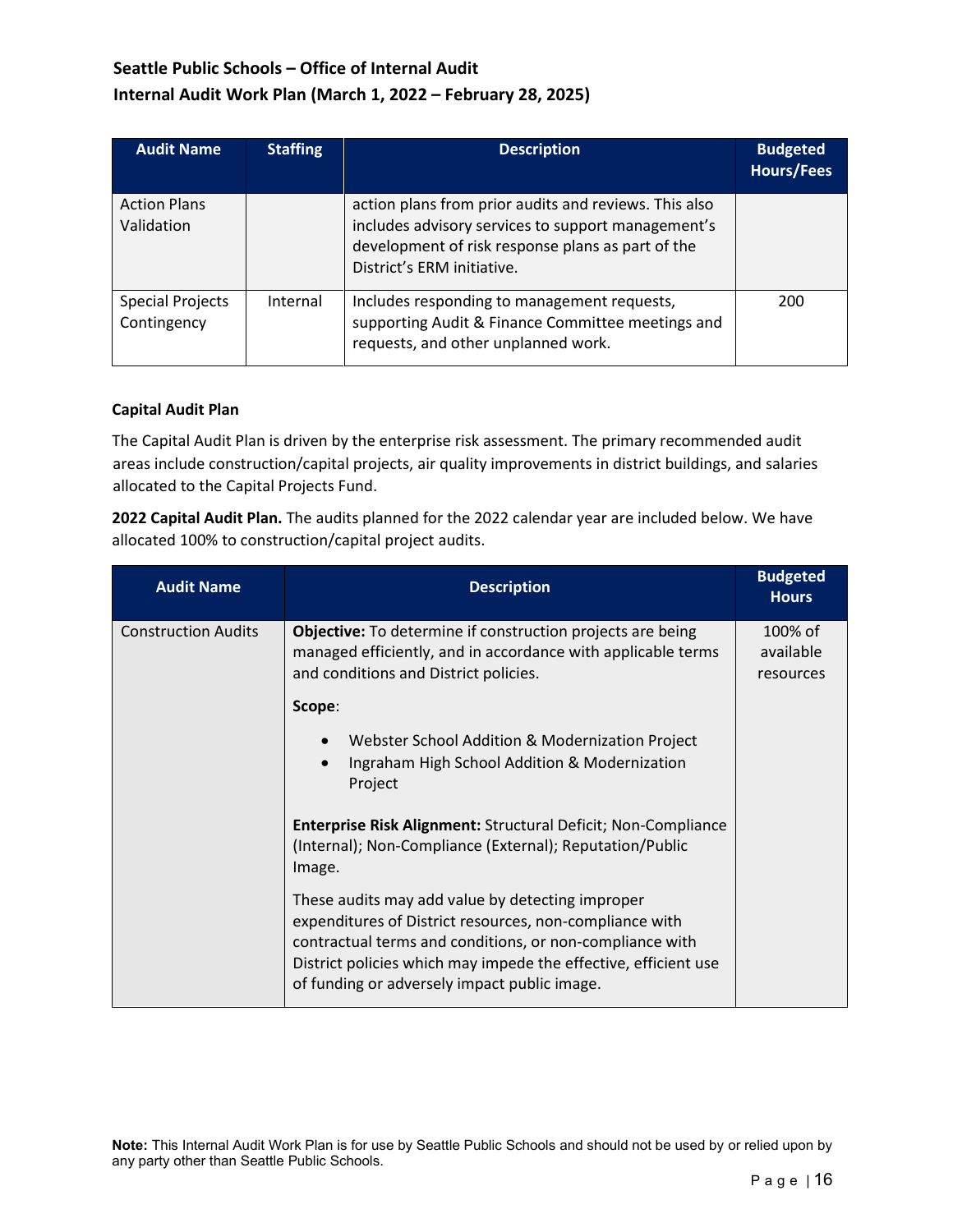**2023 Capital Audit Plan.** The audits planned for the 2023 calendar year are included below. We have allocated approximately 60% to construction audits and 40% to an audit of air quality improvements.

| <b>Audit Name</b>              | <b>Description</b>                                                                                                                                                                                                                                                                         | <b>Budgeted</b><br><b>Hours</b>  |
|--------------------------------|--------------------------------------------------------------------------------------------------------------------------------------------------------------------------------------------------------------------------------------------------------------------------------------------|----------------------------------|
| <b>Construction Audits</b>     | Objective: To determine if construction projects are being<br>managed efficiently, and in accordance with applicable terms<br>and conditions and District policies.                                                                                                                        | 60% of<br>available<br>resources |
|                                | Scope: These audits will include Additions, Modernizations,<br>and New Construction included in the adopted capital budget.<br>Individual projects to be determined.                                                                                                                       |                                  |
|                                | Enterprise Risk Alignment: Structural Deficit; Non-Compliance<br>(Internal); Non-Compliance (External); Reputation/Public<br>Image.                                                                                                                                                        |                                  |
|                                | These audits may add value by detecting improper<br>expenditures of District resources, non-compliance with<br>contractual terms and conditions, or non-compliance with<br>District policies which may impede the effective, efficient use<br>of funding or adversely impact public image. |                                  |
| Air Quality<br>Improvements in | Objective: To verify that District resources are managed cost<br>effectively to achieve expected project outcomes.                                                                                                                                                                         | 40% of<br>available<br>resources |
| <b>District Buildings</b>      | Scope: This audit will review the District's efforts to improve<br>the health and safety of students and personnel through<br>improving air quality within District buildings.                                                                                                             |                                  |
|                                | <b>Enterprise Risk Alignment: Student Safety; Reputation/Public</b><br>Image.                                                                                                                                                                                                              |                                  |
|                                | Theis audit may add value by assessing management's ability<br>to address air quality issues which may impact student health<br>and safety and could result in damage to the District's public<br>image if an incident were to occur.                                                      |                                  |